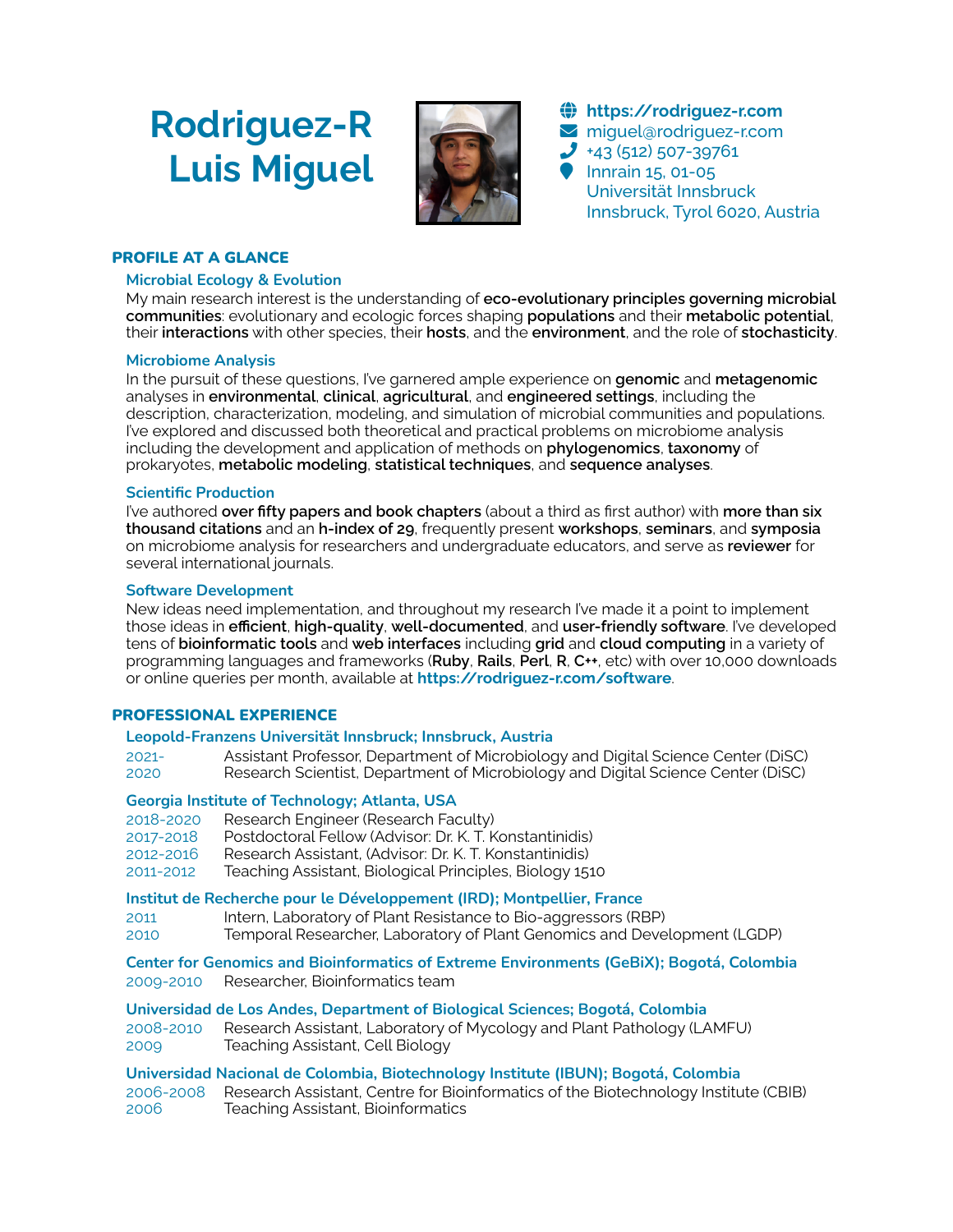# AWARDS & DISTINCTIONS

**Sigma Xi, Georgia Tech Chapter** 2017, Atlanta, USA 2017 Best Ph.D. Thesis Award

**International Society for Microbial Ecology (ISME)** 2016, Montréal, Canada ISME Travel Award, ISME 16

**Georgia Institute of Technology, School of Biology** 2015, Atlanta, USA School of Biology Graduate Excellence Award 2015

**Région Languedoc Roussillon (now Occitanie), France** 2010, Montpellier, France Fellowship granted by the region to outstanding international students

**Evaluation-Orientation of Scientific Cooperation Program (ECOS)** 2009, Montpellier, France Scientific Mission to *Institut de Recherche pour le Développement* (IRD)

**Universidad Nacional de Colombia** 2004, Bogotá, Colombia Award *Matrícula de Honor*

# EDUCATION

**Ph.D. Bioinformatics (Minor: Biomedical Engineering)**

2011-2016 Georgia Institute of Technology. Atlanta, USA. Advisor: Dr. Konstantinos T. Konstantinidis

**M.Sc. Applied Informatics (Skills integration, Bioinformatics)**

2010-2011 Université de Montpellier 2, Montpellier, France Advisor: Dr. Ralf Koebnik

# **M.Sc. Biological Sciences (Microbiology)**

2009-2010 Universidad de Los Andes, Bogotá, Colombia Co-Advisors: Dr. Adriana Bernal and Dr. Silvia Restrepo

#### **B.Sc. Biology**

2004-2009 Universidad Nacional de Colombia, Bogotá, Colombia Co-Advisors: Mr. Emiliano Barreto and Dr. María Teresa Reguero Reza

#### **Languages**

Spanish (mother tongue), English (fluent, ten year immersion), French (intermediate proficiency, one year immersion), Italian (basic proficiency) and German (basic proficiency)

#### PERSONAL INTERESTS

Dancing (Zouk, Salsa, Bachata, Tango, Blues, Ballet), Social Justice (ethics and intersectional feminism), Theater, and World Religions

#### PUBLICATIONS

This list only includes **select publications** reporting  $\psi$  new software and algorithms, **a** method evaluations,  $\mu$  reviews and commentaries, or primary research on  $\sigma$  microbial ecology,  $\ast$  evolution, or \* clinical microbiology. For the full updated list, visit **<https://rodriguez-r.com/publications>**.

#### **Published Works**

- Heritier-Robbins P, Karthikeyan S, Hatt JK, Kim M, Huettel M, Kostka JE, Konstantinidis KT & **Rodriguez-R LM** (2021). Beach sand oil spills select for generalist microbial populations. *The ISME Journal* 15:3418-3422.
- **Rodriguez-R LM**, Jain C, Conrad RE, Aluru S & Konstantinidis KT (2021). Reply to: "Re-evaluating the evidence for a universal genetic boundary among microbial species". *Nature Comm.* 12. **a**  $\neq$
- **Rodriguez-R LM**, Rossello-Mora R, & Konstantinidis KT (2021). Chapter 13: Identification and Classification of Prokaryotes Using Whole Genome Sequences. In Stackebrandt E, Bridge P & Smith D (Eds.), Reconciling microbial systematics. CABI. **66 2 4**
- **Rodriguez-R LM**, Harvey W, Rossello-Mora R, Tiedje JM, Cole JR & Konstantinidis KT (2020). Classifying Prokaryotic Genomes Using the Microbial Genomes Atlas (MiGA) Webserver. In Bergey's Manual of Systematics of Archaea and Bacteria. Wiley.  $\leftrightarrow \bullet$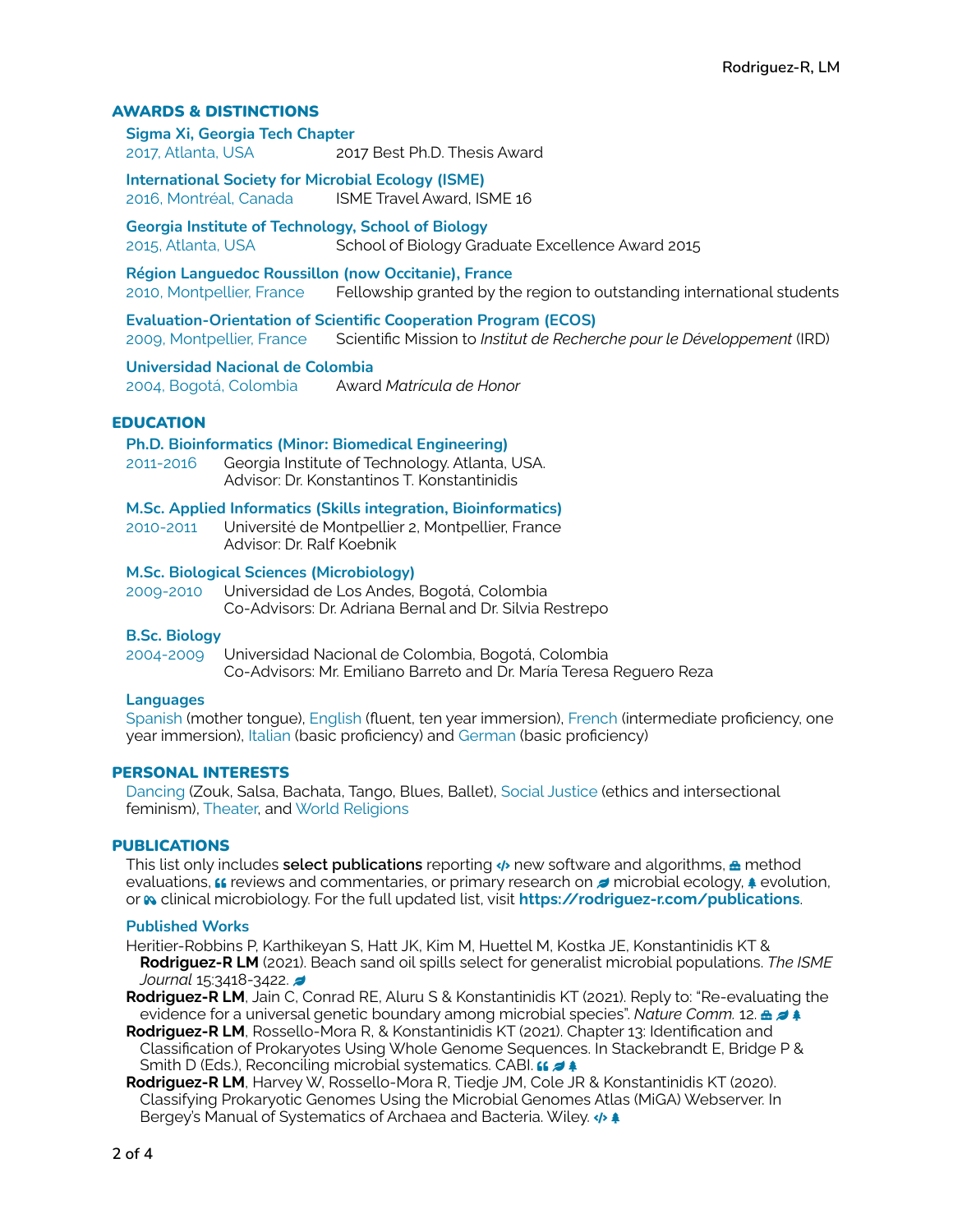- **Rodriguez-R LM**, Tsementzi D, Luo C, Konstantinidis KT. 2020. Iterative Subtractive Binning of Freshwater Chronoseries Metagenomes Identifies over 400 Novel Species and their Ecologic Preferences. *Environmental Microbiology* 22(8):3394-3412.  $\leftrightarrow$   $\leftrightarrow$
- Tsementzi D•, **Rodriguez-R LM•**, *et al*. 2019. Ecogenomic characterization of widespread, closelyrelated SAR11 clades of the freshwater genus "*Candidatus* Fonsibacter" and proposal of *Ca*. **Fonsibacter lacus sp. nov. Sys. App. Microbiology 42(4):495-505. • Equal contribution.**  $\neq$
- Meziti A•, Tsementzi D•, **Rodriguez-R LM•**, *et al*. 2019. Quantifying the changes in genetic diversity within sequence-discrete bacterial populations across a spatial and temporal riverine gradient. *The ISME Journal* 13:767-779. • Equal contribution.
- **Rodriguez-R LM**, Gunturu S, Harvey WT, Rosselló-Mora R, Cole JR, Tiedje JM, Konstantinidis KT. 2018. The Microbial Genomes Atlas (MiGA) webserver: taxonomic and gene diversity analysis of *Archaea* and *Bacteria* at the whole genome level. *Nucl. Acids Res.* 46(W1). % )
- **Rodriguez-R LM•**, Gunturu S•, Cole JR, Tiedje JM, Konstantinidis KT. 2018. Nonpareil 3: Fast estimation of metagenomic coverage and sequence diversity. *mSystems* 3(3). • Equal contrib. % (
- **Rodriguez-R LM**, Castro JC, Kyrpides NC, Cole JR, Tiedje JM, Konstantinidis KT. 2018. How much do rRNA gene surveys underestimate extant bacterial diversity? *Appl. Env. Microbiol.* 84(6). & ( )
- Orellana LH•, **Rodriguez-R LM•**, Konstantinidis KT. 2017. ROCker: accurate detection and quantification of target genes in short-read metagenomic data sets by modeling sliding-window bitscores. *Nucleic Acids Research* 45(3): e14. • Equal contribution. % (
- Tsementzi D, Wu J, Deutsch S, Nath S, **Rodriguez-R LM**, *et al*. 2016. SAR11 bacteria linked to ocean anoxia and nitrogen loss. *Nature* 536(7615): 179-183.
- Soto-Giron MJ, **Rodriguez-R LM**, *et al*. 2016. Biofilms on hospital shower hoses: Characterization and implications for nosocomial infections. *Applied and Environmental Microbiology* 82(9): 2872-2883.
- **Rodriguez-R LM**, Konstantinidis KT. 2016. The enveomics collection: a toolbox for specialized analyses of microbial genomes and metagenomes. *PeerJ Preprints*: e1900v1. %
- Johnston ER, **Rodriguez-R LM**, *et al*. 2016. Metagenomics reveals pervasive bacterial populations and reduced community diversity across the Alaska tundra ecosystem. *Front. Microbiol.* 7:579. (
- **Rodriguez-R LM**, Overholt WA, Hagan C, Huettel M, Kostka JE, Konstantinidis KT. 2015. Microbial community successional patterns in beach sands impacted by the Deepwater Horizon oil spill. *The ISME Journal 9(9): 1928-1940.*  $\blacktriangleright$
- **Rodriguez-R LM**, Konstantinidis KT. 2014. Estimating coverage in metagenomic data sets and why it matters. The ISME Journal 8: 2349-2351. **A ii /**
- Tsementzi D, Poretsky R, **Rodriguez-R LM**, Luo C, Konstantinidis KT. 2014. Evaluation of metatranscriptomic protocols and application to the study of freshwater microbial communities. **Environmental Microbiology Reports 6(6): 640-655. & 2 \$**
- **Rodriguez-R LM**, Konstantinidis KT. 2014. Bypassing cultivation to identify bacterial species. *Microbe*   $9(3)$ : 111-118.  $\triangleq$  66  $\neq$   $\triangleq$
- **Rodriguez-R LM**, Konstantinidis KT. 2014. Nonpareil: a redundancy-based approach to assess the level of coverage in metagenomic datasets. *Bioinformatics* 30(5): 629-635. %
- Luo C•, **Rodriguez-R LM•**, Konstantinidis KT. 2013. Chapter 23: A user's guide to quantitative and comparative analysis of metagenomic datasets. In: DeLong EF (ed.). Microbial metagenomics, metatranscriptomics, and metaproteomics. *Methods in enzymology* 531. • Equal contribution. &
- DeLeon-Rodriguez N, Lathem TL, **Rodriguez-R LM**, *et al*. 2013. Microbiome of the upper troposphere: species composition, effects of tropical storms, and atmospheric implications. *PNAS*   $110(7)$  2575-2580.
- Cárdenas A, **Rodriguez-R LM**, Pizarro V, Cadavid LF, Arévalo-Ferro C. 2012. Shifts in bacterial communities of two Caribbean reef-building coral species affected by white plague disease. *The ISME Journal 6: 502-512.*
- **Rodriguez-R LM**, Grajales A, Arrieta-Ortiz ML, Salazar C, Restrepo S, Bernal A. 2012. Genomes-based phylogeny of the genus *Xanthomonas*. *BMC Microbiology* 12:43. % )
- Pinzón A, **Rodriguez-R LM**, González A, Bernal A, Restrepo S. 2011. Targeted Metabolic Reconstruction: a novel approach for the characterization of plant pathogen interactions. *Briefings in Bioinformatics* 12(2): 151-62.  $\leftrightarrow$  **8 ff**
- Sierra R•, **Rodriguez-R LM•**, Chaves D, Pinzon A, Grajales A, Rojas A, Mutis G, Cárdenas M, Burbano D, Jiménez P, Bernal A, Restrepo S. 2010. Discovery of *Phytophthora infestans* genes expressed *in planta* through mining of cDNA libraries. *PLoS ONE* 5(3): e9847. • Equal contribution. )